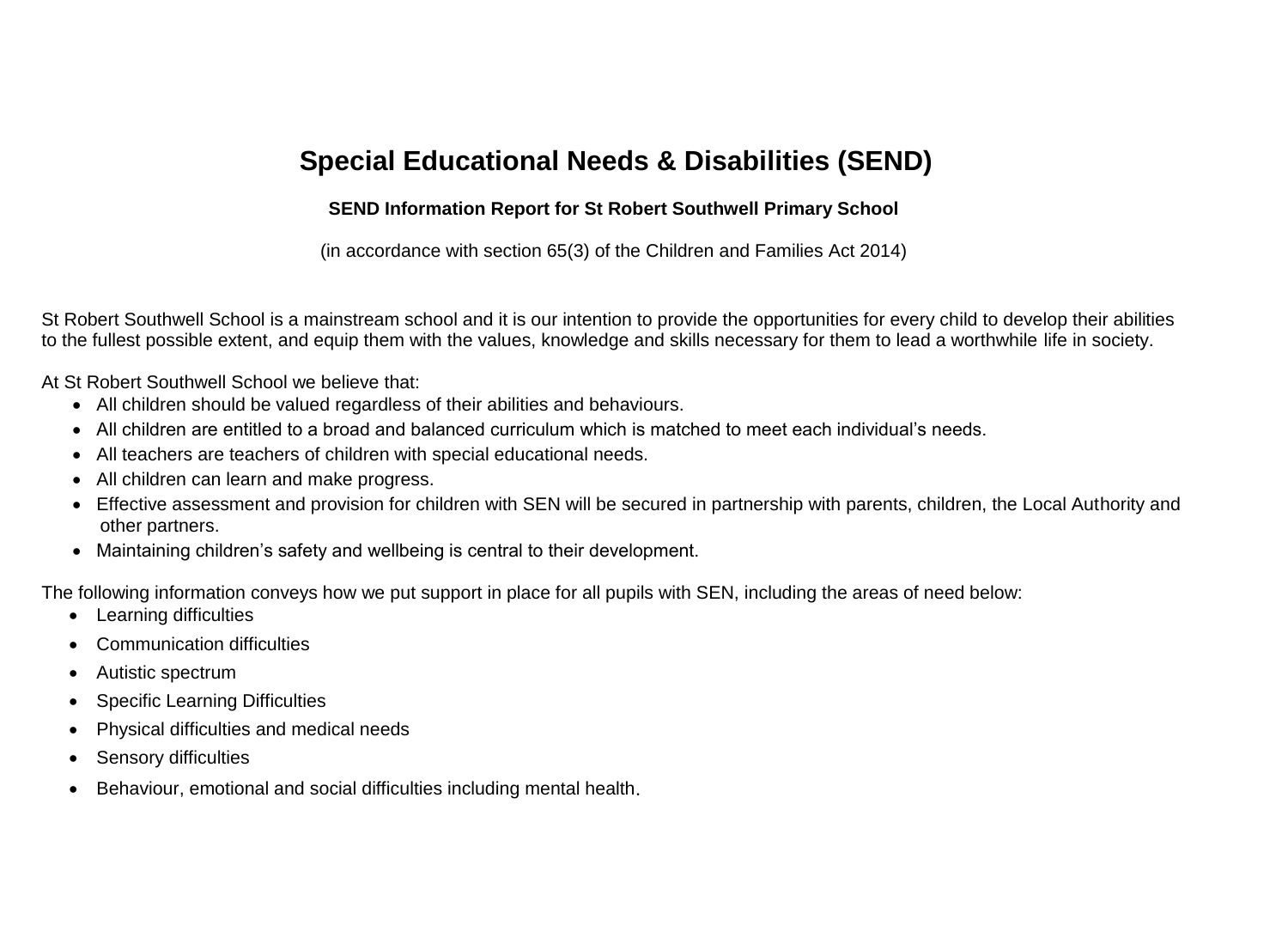#### **What is the Local Offer?**

## **The LA Local Offer**

• The Children and Families Bill was implemented in September 2014. From this date, Local Authorities and schools are required to publish and keep under review information about services they expect to be available for the children and young people with Special Educational Needs / Disabilities (SEND) aged 0-25 years. This is the 'Local Offer' and the Local Authority describes the provision for children with SEND in Brent Schools at: www.brent.gov.uk/localoffer .In addition St. Robert Southwell Catholic Primary School describes their own provision in the School SEND Information Report below. • The intention of the Local Offer is to improve choice and transparency for families. It is also an important resource for parents in understanding the range of services and provision in the local area.

## **The School SEND Information Report**

This refers to the LA Local Offer to meet the needs of SEND pupils as determined by school policy, and the provision that the school is able to make.

Where is the Local Authorities' Local Offer published?

Brent LA Website https://www.**brent**.gov.uk/**localoffer**

SEND Policy 2016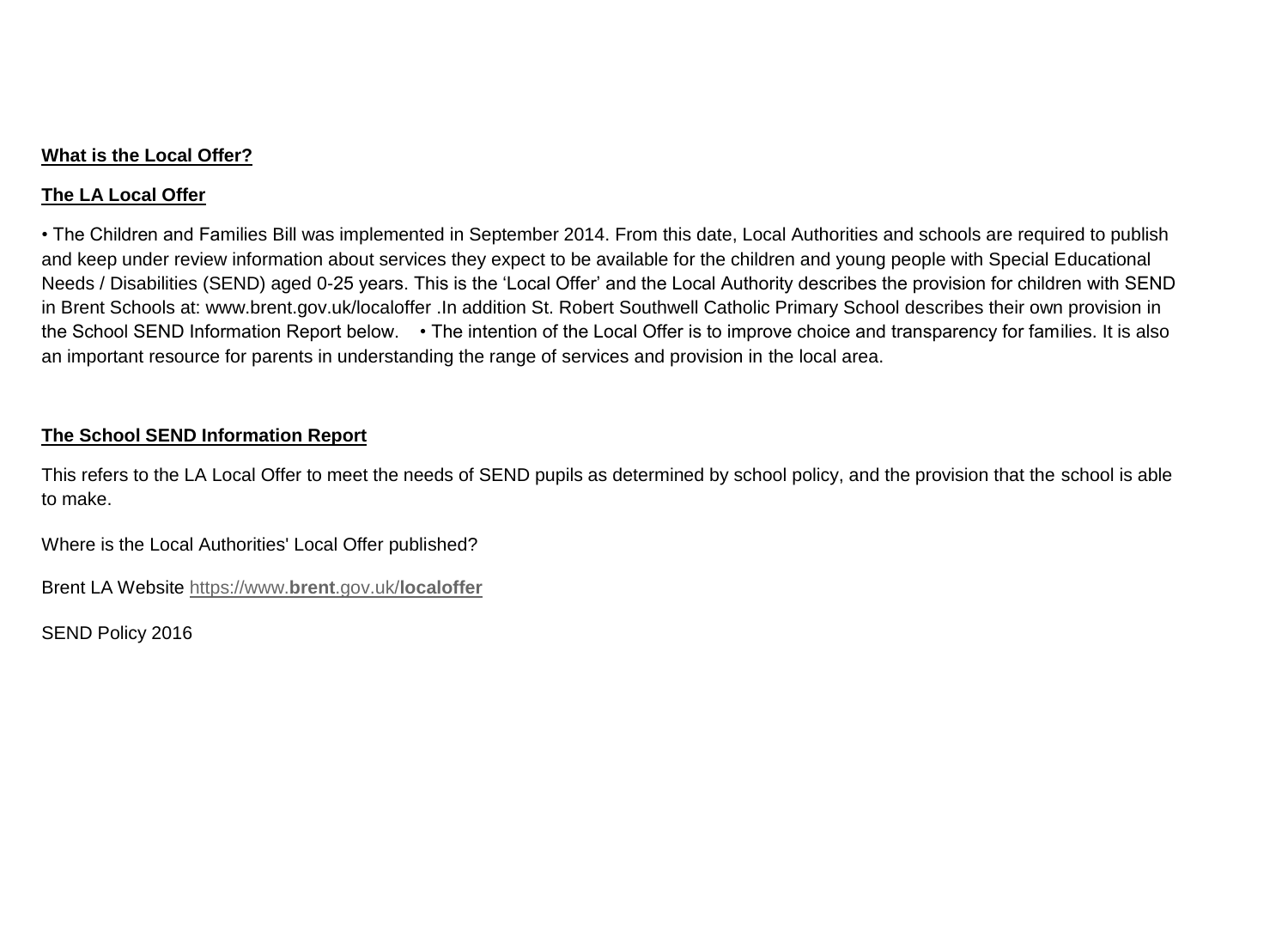|                            | Whole School response - Quality<br><b>First Teaching</b>                                                                                                                                                                                                                                                                                                                                                                                                                                                                                                                                                                                                                                       | Target support for individuals or<br>small groups<br>(short/medium term)                                                                                                                                                                                                                                                                 | Specialised individual support<br>(medium/long term)                                                                                                                                                                                                                                            |
|----------------------------|------------------------------------------------------------------------------------------------------------------------------------------------------------------------------------------------------------------------------------------------------------------------------------------------------------------------------------------------------------------------------------------------------------------------------------------------------------------------------------------------------------------------------------------------------------------------------------------------------------------------------------------------------------------------------------------------|------------------------------------------------------------------------------------------------------------------------------------------------------------------------------------------------------------------------------------------------------------------------------------------------------------------------------------------|-------------------------------------------------------------------------------------------------------------------------------------------------------------------------------------------------------------------------------------------------------------------------------------------------|
| <b>Teaching Approaches</b> | The school regularly monitors<br>your child's progress in meeting<br>their targets and if they are not<br>making enough progress, support<br>will be put in place.<br>Formal pupil progress meetings<br>between class teachers and the<br>Core Leadership Team (CLT) are<br>held termly, where the progress<br>of every child is discussed.<br>Each classroom has displays to<br>support children's learning.<br>All teachers are teachers of<br>children with SEN. Therefore,<br>teachers will make provision<br>within the classroom for children<br>who require additional support.<br>Parents are kept informed about<br>their child's progress at parents'<br>evenings twice a year and a | Assessment for Learning (AfL) is<br>used to support planning for<br>different levels of attainment.<br>Differentiated learning means<br>that the learning is matched to<br>the ability of the child.<br>Small groups maybe supported<br>by either the class teacher or the<br><b>Learning Support Assistant (LSA)</b><br>as appropriate. | Learning is adapted to meet the<br>individual children's needs.<br>There is careful targeting of<br>individual support and<br>interventions for pupils with an<br>Individual Education Plan (IEP)<br>Support and interventions are put<br>in place for children who are not<br>making progress. |
|                            | written report in the summer<br>term.                                                                                                                                                                                                                                                                                                                                                                                                                                                                                                                                                                                                                                                          |                                                                                                                                                                                                                                                                                                                                          |                                                                                                                                                                                                                                                                                                 |

| Children will have full access to | Interventions link directly to the     | The school responds to any       |
|-----------------------------------|----------------------------------------|----------------------------------|
| the National Curriculum and       | <b>National Curriculum and targets</b> | concerns raised by parents. The  |
| <b>Religious Education. The</b>   | are written to support children in     | <b>Special Educational Needs</b> |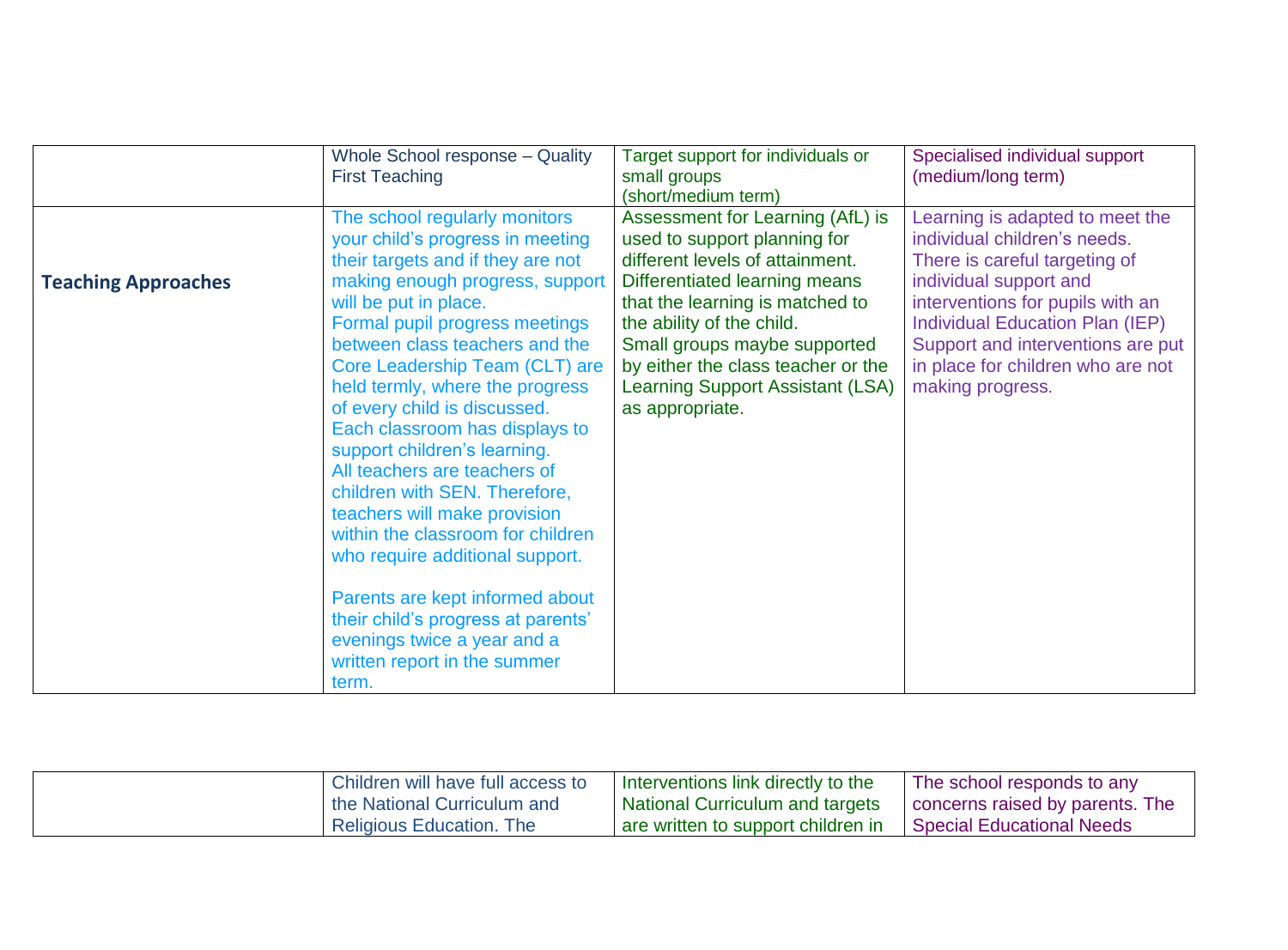| Learning/Curriculum<br>approaches | National Curriculum will be<br>differentiated to take account of<br>children's particular need and will<br>be modified to suit children's<br>academic and personal<br>development.                                                                                                                                                                                                                                                                                                                                                                                   | catching up.                                                                                                                                                                                                                                                                                                                                                                                                                                                                                                                                          | Coordinator (SENCO) may carry<br>out additional testing when<br>additional educational needs are<br>identified and outside agencies<br>may also be involved. IEPs are<br>written and reviewed by the pupil,<br>class teacher, SENCO and<br>parents as<br>appropriate                                                                                                                                                                                    |
|-----------------------------------|----------------------------------------------------------------------------------------------------------------------------------------------------------------------------------------------------------------------------------------------------------------------------------------------------------------------------------------------------------------------------------------------------------------------------------------------------------------------------------------------------------------------------------------------------------------------|-------------------------------------------------------------------------------------------------------------------------------------------------------------------------------------------------------------------------------------------------------------------------------------------------------------------------------------------------------------------------------------------------------------------------------------------------------------------------------------------------------------------------------------------------------|---------------------------------------------------------------------------------------------------------------------------------------------------------------------------------------------------------------------------------------------------------------------------------------------------------------------------------------------------------------------------------------------------------------------------------------------------------|
| <b>Support</b>                    | At St. Robert Southwell the<br>needs of children with SEN are<br>addressed during transition<br>meetings between current and<br>receiving teachers in school. For<br>children starting or leaving our<br>school, there are meetings with<br>teachers and the SENCOs at the<br>link secondary schools.<br>All staff are made aware of<br>specific needs of the child and<br>are advised on teaching<br>strategies for Quality First<br>Teaching.<br>Instructions are simplified and<br>supported with visual aids where<br>possible with checks for<br>understanding. | We offer opportunities for over<br>learning and consolidation of<br>concepts.<br>Regular opportunities to access<br>individual and small group work<br>through flexible grouping are<br>provided to develop<br>independence and organisational<br>skills, which includes working on<br>targets agreed with the child.<br>We have an LSA in most<br>classrooms during the school<br>day. The LSA will usually carry<br>out the<br>interventions and support the<br>child in transferring the skills they<br>have learned into their class<br>learning. | Children with SEN may also be<br>supported by outside agencies,<br>such as Educational<br>Psychologists or Speech and<br>Language Therapists. Parents<br>are always consulted before a<br>referral to an outside agency<br>takes place.<br>We also receive Outreach<br>support from local special<br>schools.<br>The primary contacts for these<br>agencies are the SENCO and<br>Headteacher, although class<br>teachers and LSAs are also<br>involved. |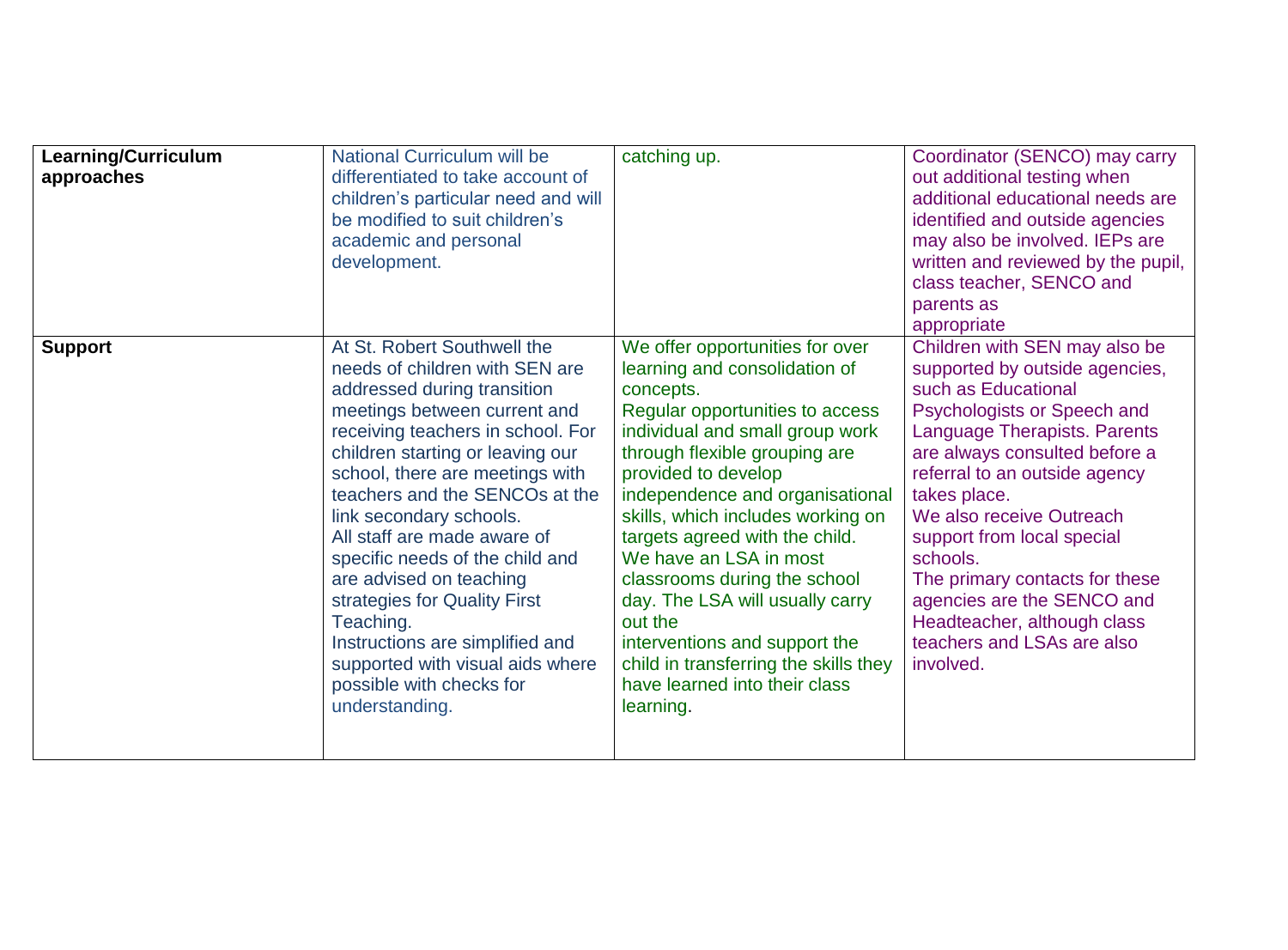| <b>Environmental and physical</b><br><b>resources</b> | <b>St. Robert Southwell Catholic</b><br>School is an inclusive setting that<br>welcomes all children regardless<br>of their abilities. Reasonable<br>adjustments are made to include<br>all members of the school<br>community.<br>The school has an Accessibility<br>Policy and 3 year Accessibility<br>Plan which is reviewed and<br>amended annually or according<br>to need.                                                                                                                                                                                                                     |                                                                                                                                                                                                                                                                                                                         |                                                                                                                                                                                                                                                                                                                                                                                                                                                                |
|-------------------------------------------------------|------------------------------------------------------------------------------------------------------------------------------------------------------------------------------------------------------------------------------------------------------------------------------------------------------------------------------------------------------------------------------------------------------------------------------------------------------------------------------------------------------------------------------------------------------------------------------------------------------|-------------------------------------------------------------------------------------------------------------------------------------------------------------------------------------------------------------------------------------------------------------------------------------------------------------------------|----------------------------------------------------------------------------------------------------------------------------------------------------------------------------------------------------------------------------------------------------------------------------------------------------------------------------------------------------------------------------------------------------------------------------------------------------------------|
| <b>Behavioural and emotional</b>                      | <b>St. Robert Southwell Catholic</b><br>School works hard with families<br>to meet the needs of all pupils<br>with their social, emotional and<br>behavioural development. The<br>school uses the Social and<br><b>Emotional Aspects of Learning</b><br>(SEAL) materials for circle times<br>and class Acts of Worship.<br>To promote positive behaviour,<br>we have reward systems in<br>place, including stars given out to<br>individuals by individual adults in<br>the school, House point<br>celebration afternoons, learning<br>behaviour awards and<br>celebration assemblies (each<br>week) | At St Robert Southwell, we have<br>social skills groups (Wednesday<br>Group) and lego therapy at<br>lunchtimes for particular children,<br>in order to develop children's<br>social skills. Some children may<br>have a home link behaviour diary<br>for short periods of time to get<br>their behaviour back on track. | Children can have an Individual<br>Pastoral Plan (IPP) which has<br>targets to improve behaviour.<br>The targets are reviewed at least<br>termly.<br>We can receive support from the<br><b>Inclusion Support Team (BST)</b><br>who provides support and advice<br>to school staff and parents, as<br>well as working 1:1 with the child.<br>Some children receive a weekly<br>session from a play therapist, in<br>order to support emotional<br>difficulties. |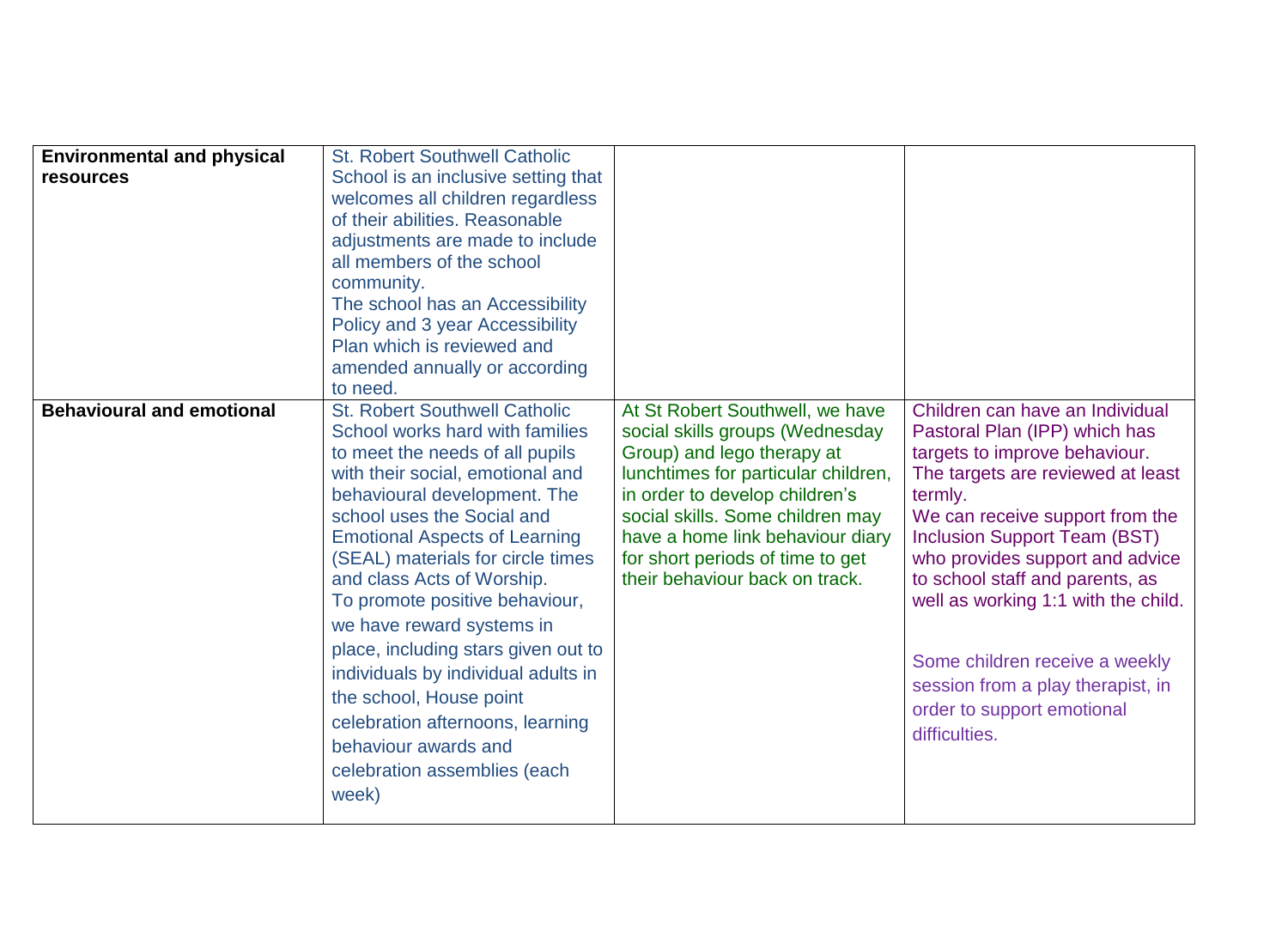**Frequently asked questions from the parent/carer's point of view:**

| <b>Question</b>                                                                                                                                    | <b>Answer</b>                                                                                                                                                                                                                                                                                                                                                                                                                                                                                                           |
|----------------------------------------------------------------------------------------------------------------------------------------------------|-------------------------------------------------------------------------------------------------------------------------------------------------------------------------------------------------------------------------------------------------------------------------------------------------------------------------------------------------------------------------------------------------------------------------------------------------------------------------------------------------------------------------|
| How do we know if children need extra help?                                                                                                        | St. Robert Southwell is committed to early identification of Special<br>Educational Needs (SEN). Children are identified using a range of evidence<br>through:<br>• School assessment and monitoring - child performing below age<br>expected levels.<br>Liaison with Infant School/previous school.<br>Concerns raised by parents<br>Concerns raised by school staff                                                                                                                                                   |
| What should I do if I think my child may have SEN?                                                                                                 | At St. Robert Southwell School we pride ourselves on building positive<br>relationships with parents. We are open and honest with parents.<br>Therefore, if you are concerned you need to speak to your child's class<br>teacher or contact the SENCO.                                                                                                                                                                                                                                                                  |
| How will staff at St Robert Southwell School support my child?<br>• Who will oversee, plan and work with my child?<br>Who will explain this to me? | Your child's class teacher and the SENCO will oversee and plan your<br>child's education programme.<br>The class teacher will ensure progress is being made in all<br>areas.<br>There may be a Learning Support Assistant (LSA) working<br>with your child either individually or as part of a small group.<br>The class teacher is available to meet with you to discuss the<br>IEP or any other concerns at a mutually convenient time. In<br>addition to this, there are two parents' evenings per academic<br>year. |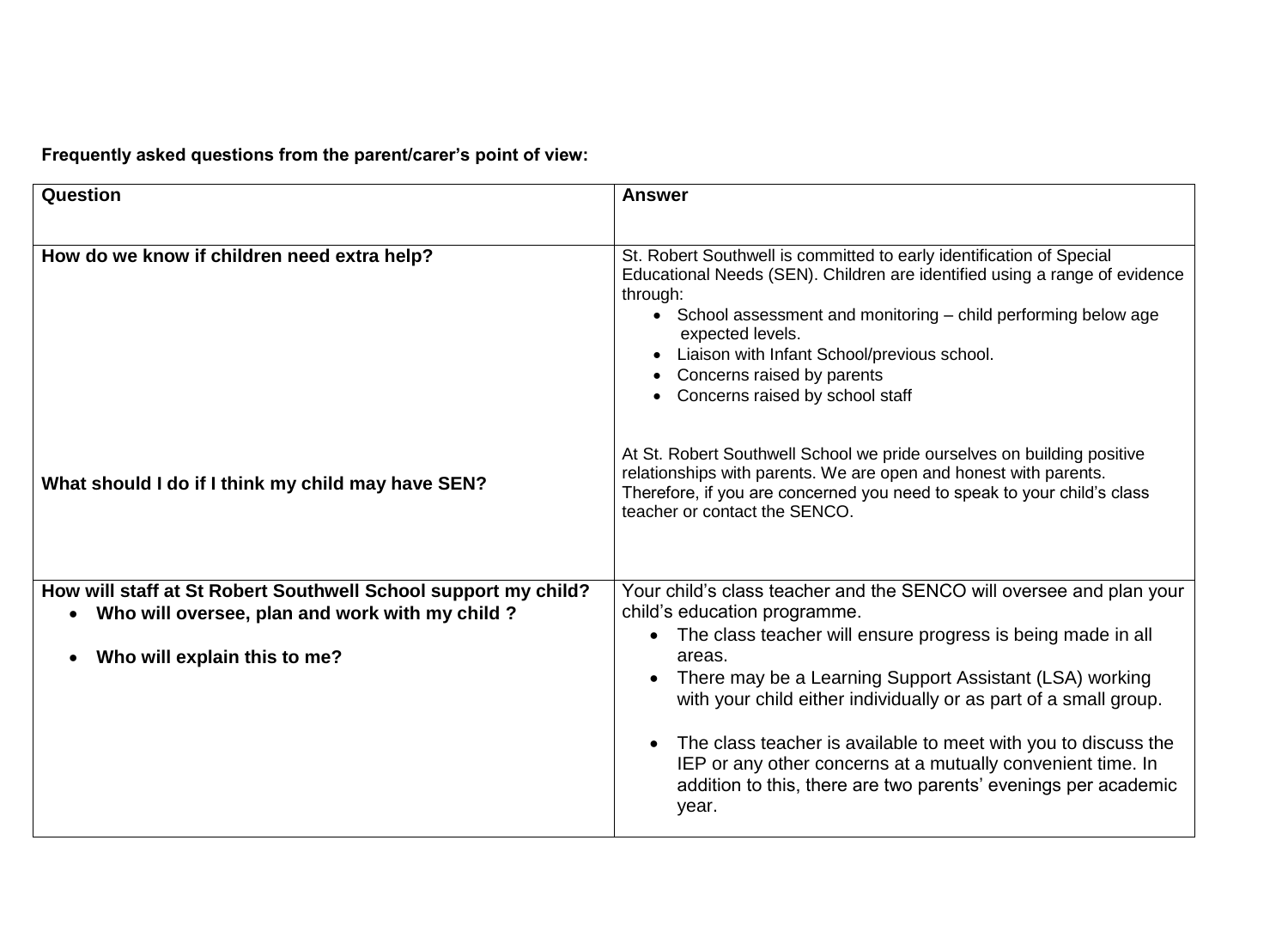|                                                                              | For further information the SENCO is available to discuss<br>support in more detail.                                                                                                                                        |
|------------------------------------------------------------------------------|-----------------------------------------------------------------------------------------------------------------------------------------------------------------------------------------------------------------------------|
| How are the Governors involved and                                           | The SENCO reports to the Governors every term to inform<br>them about the progress of children with SEN; this report does<br>not refer to individual children and confidentiality is maintained<br>at all times.            |
| what are their responsibilities?                                             |                                                                                                                                                                                                                             |
|                                                                              | The Governors agree priorities for spending within the SEN<br>budget, with the overall aim that all children receive the<br>support they need in order to make progress.                                                    |
|                                                                              |                                                                                                                                                                                                                             |
|                                                                              |                                                                                                                                                                                                                             |
|                                                                              |                                                                                                                                                                                                                             |
|                                                                              |                                                                                                                                                                                                                             |
|                                                                              |                                                                                                                                                                                                                             |
| What support will there be for my child's overall well-being?                | All staff believe that children having high self-esteem is crucial to a child's<br>well-being. We have a caring and understanding team looking after our<br>children. We have a structured PSHE and SRE programme in place. |
|                                                                              | The SENCo has overall responsibility for writing medical care plans.<br>These are reviewed annually or as required. All staff have access to                                                                                |
| What is the pastoral, medical and social support available in the<br>school? | a Medical Needs record which is updated according to need.                                                                                                                                                                  |
|                                                                              | The class teacher has overall responsibility for the pastoral, medical<br>and social care of every child in their class, therefore this would be                                                                            |
|                                                                              | your first point of contact. If further support is necessary, the class                                                                                                                                                     |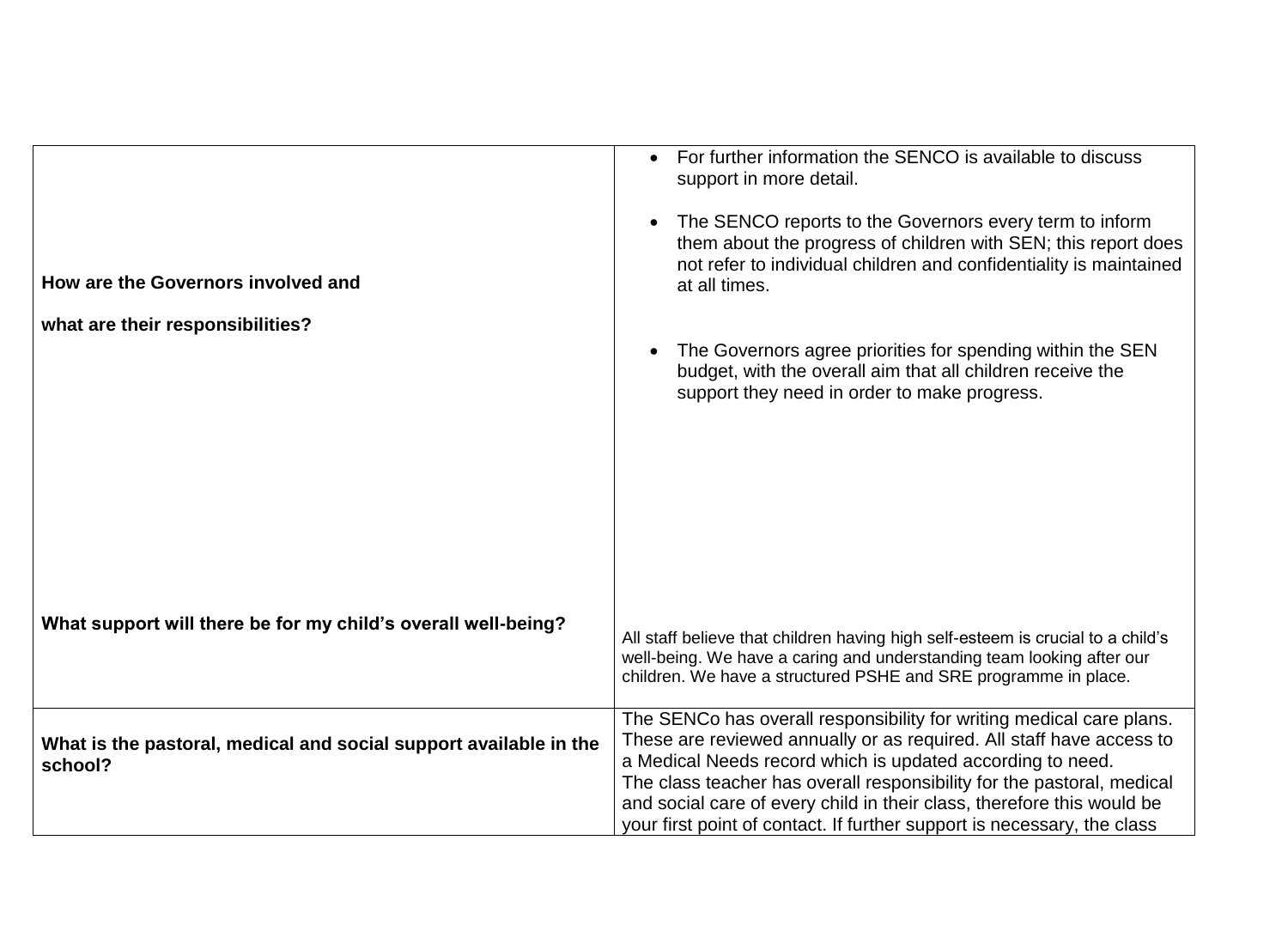teacher liaises with the SENCO for further advice and support. This may be working alongside outside agencies such as Health and Social Services and the Behaviour Support Team. Class teachers may also address specific issues through whole class circle time, using the Social and Emotional Aspects of Learning (PSHE/Caritas) materials We celebrate children's achievements from both in and out of school in assembly times. • There are many opportunities for our children to take part in the wider life of St. Robert Southwell school. We have sports teams, a very successful choir who take part in many events in our community. We have a school parliament where the children discuss important issues to the school community and organise fund raising events for both local and national charities.  $\bullet$   $\square$  We offer a wide range of extra-curricular school activities which take place before school, during lunch time and afterschool. The children can take part in lots of activities like team games, cooking, maths,drama, dance and music.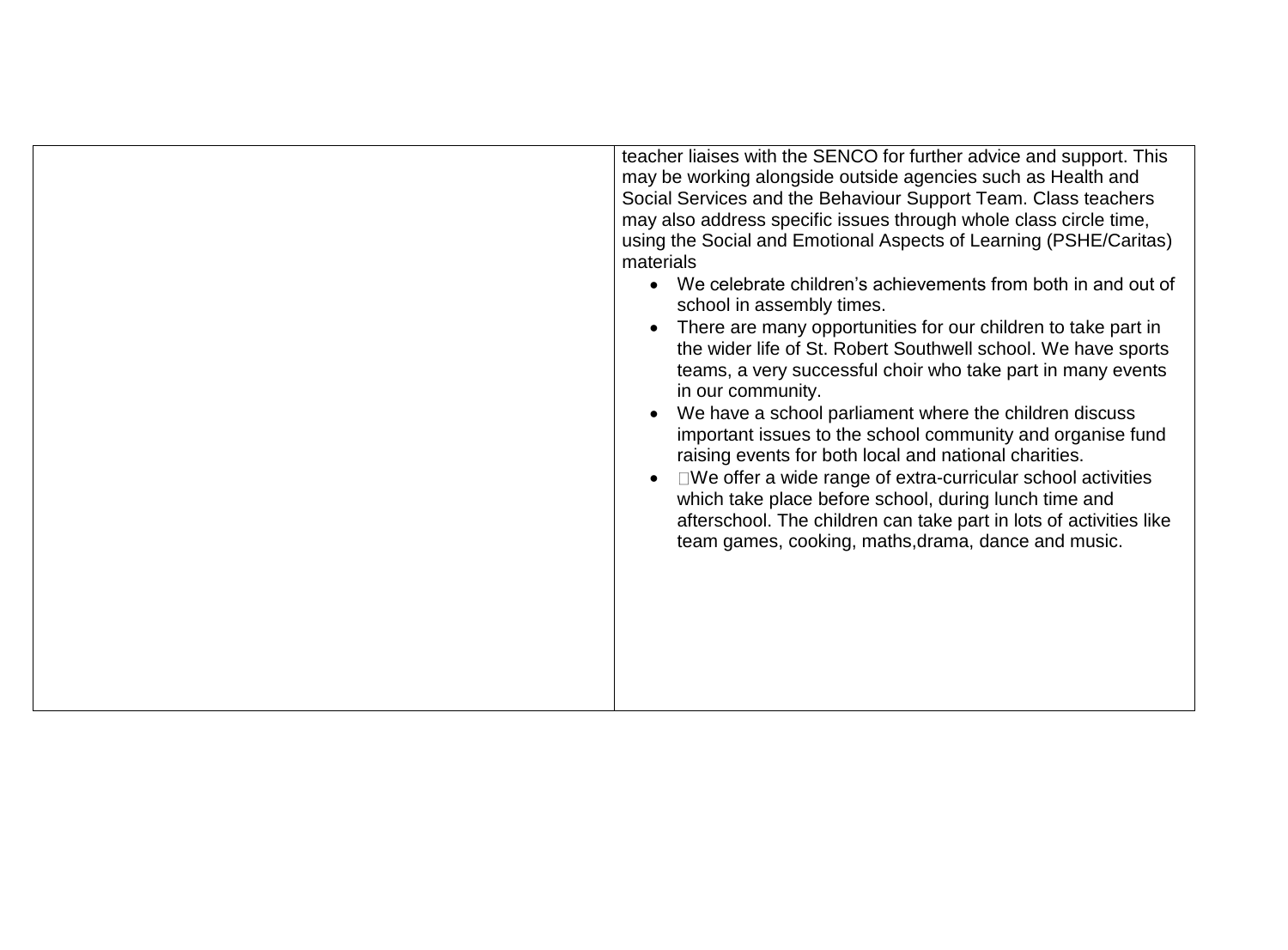| How does the school manage the administration of medicines?                          | The school has a policy regarding the administration and managing<br>of medicines on the school site.<br>$\Box$ Parents need to contact the school office if medication is<br>recommended by health professionals to be taken during the school<br>day.<br>$\Box$ The school welfare staff generally oversee the administration of<br>any prescribed medicine.<br>□ Dedicated staff have regular training and updates of conditions and<br>medication affecting individual children, so that they are able to<br>manage medical situations.<br>D Delegated staff are Emergency First Aid trained.                                                                                                                                                                                                                                                                                                                 |
|--------------------------------------------------------------------------------------|-------------------------------------------------------------------------------------------------------------------------------------------------------------------------------------------------------------------------------------------------------------------------------------------------------------------------------------------------------------------------------------------------------------------------------------------------------------------------------------------------------------------------------------------------------------------------------------------------------------------------------------------------------------------------------------------------------------------------------------------------------------------------------------------------------------------------------------------------------------------------------------------------------------------|
| What support is there for behaviour avoiding exclusion and<br>increasing attendance? | At St. Robert School we have a positive approach to behaviour<br>management and have a very clear reward system in place, which is<br>followed by all staff and pupils. We also have sanctions in place for<br>repeated low level disruptive behaviour (level 1-3 times) or<br>behaviours exhibited at level 2. A behaviour log is issued, discussed<br>and signed by the adult and child and the actions discussed. If 3 logs<br>are issues, a meeting is held with the child's parents/carers. A level 3<br>incident will involve an immediate meeting with parents.<br>We can get advice and support from the Inclusion Support<br>Team, who will provide support and advice to school staff and<br>parents, as well as working 1:1 with the child.<br>• Attendance of every child is monitored on a daily basis by the<br>Admin team. Lateness and absence is recorded and is<br>reported to the Headteacher. |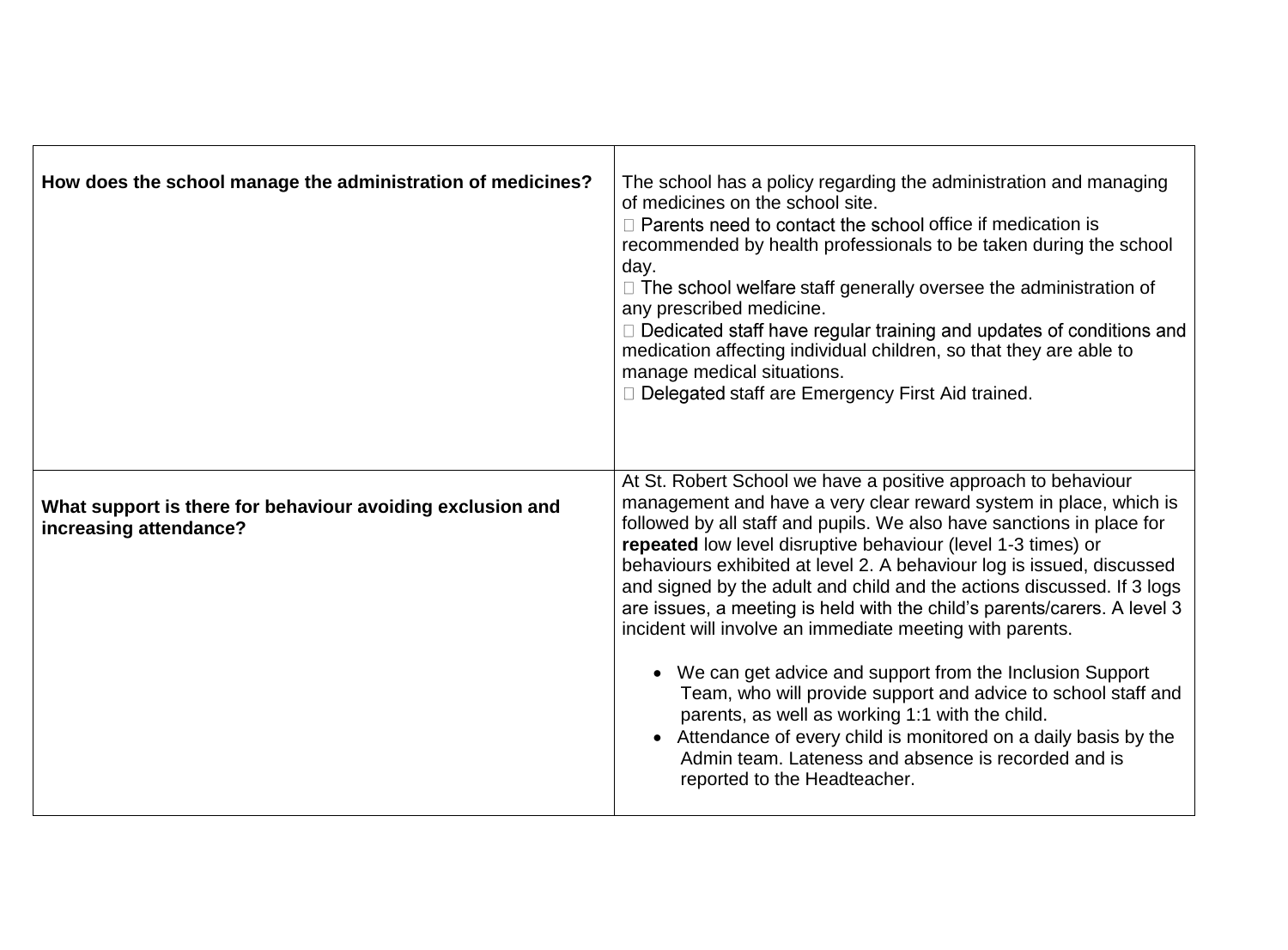| How will my child be able to contribute their views?                                  | We have a school parliament, divided into sub committees, which is<br>an open forum for any issues or viewpoints to be raised.<br>• Our IEPs are pupil friendly, which means they are written with<br>the children in child speak. They are reflective about what they<br>find tricky and can identify their next steps with support.<br>We have an annual pupil questionnaire, in which we seek the<br>viewpoints of the children. Children are given opportunities to<br>respond to questionnaires on our website. Competitions are<br>held, e.g. learning behaviours<br>If your child has a Pastoral Support Plan (PSP) or an ECHP,<br>they will give their contribution before and during a review<br>meeting |
|---------------------------------------------------------------------------------------|-------------------------------------------------------------------------------------------------------------------------------------------------------------------------------------------------------------------------------------------------------------------------------------------------------------------------------------------------------------------------------------------------------------------------------------------------------------------------------------------------------------------------------------------------------------------------------------------------------------------------------------------------------------------------------------------------------------------|
| What specialist services and expertise are available at or<br>accessed by the school? | As a school we work closely with outside agencies. Local Authority<br>Provision delivered in school<br>Brent Outreach Autism Service (BOAT) Educational Psychology<br>Service □ Sensory Service for children with visual or hearing needs<br>□ Parent Partnership Service □ Advice from LA Consultant for<br>pupils with Complex Needs as budget/ need determines<br>Health Provision delivered in school<br>$\Box$ Speech and Language Therapy $\Box$ School Nurse $\Box$ Physiotherapy<br>Additional purchased services include: Down Right Excellence and<br>Dyslexia services (Natalie Myers)                                                                                                                 |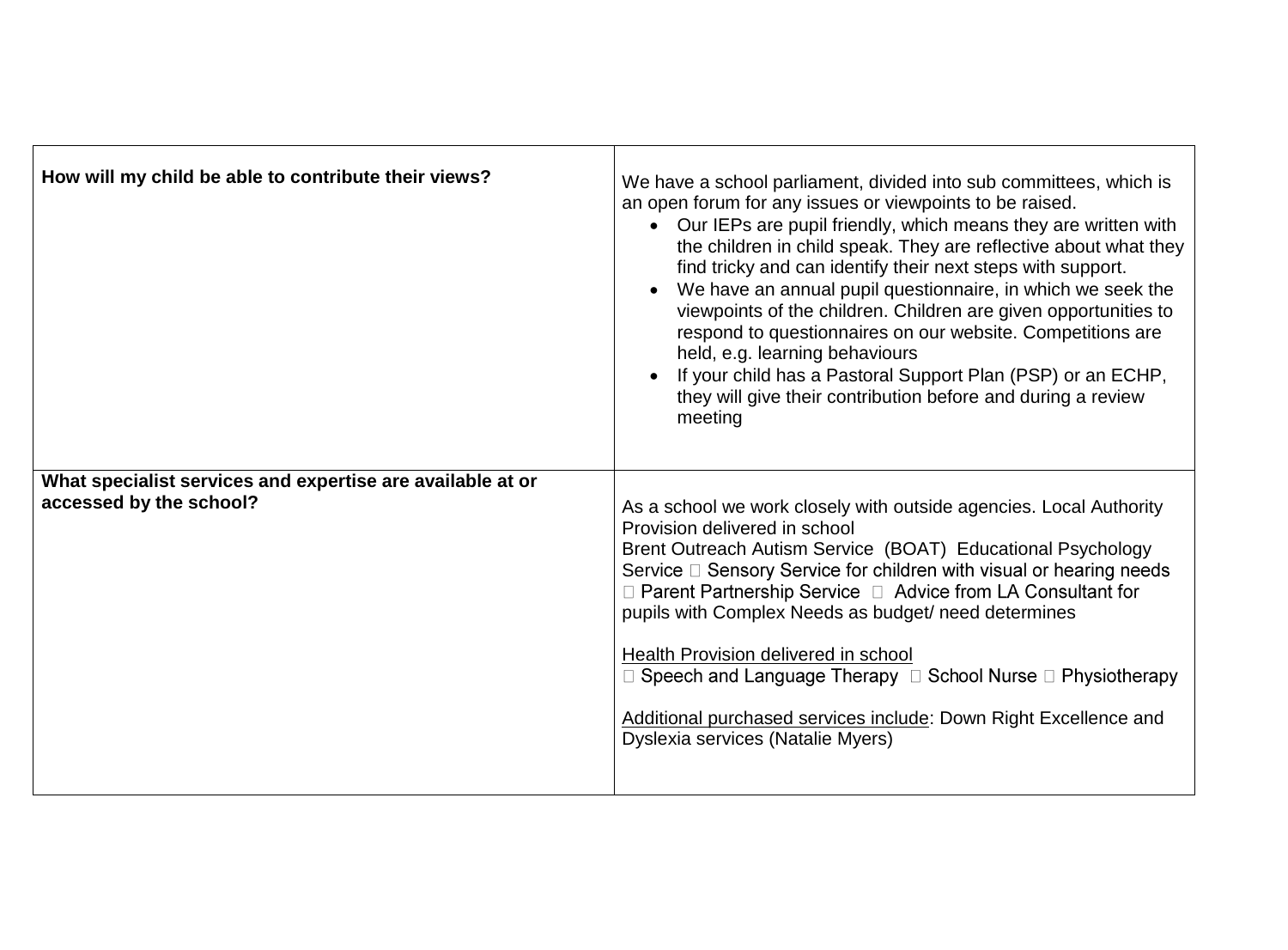| What training have the staff supporting children with SEN had or<br>are currently having? | Our Acting SENCO is an experienced qualified teacher, who holds<br>the National SENCO Accreditation (NANSENco)<br>□ The SENCO attends SEN briefings and updates regularly.<br>$\Box$ All staff receive regular training and updates for the main<br>categories of SEN, especially in delivering reading, spelling and<br>phonics programmes.<br>$\Box$ Recent training includes:                                                                                                          |  |
|-------------------------------------------------------------------------------------------|-------------------------------------------------------------------------------------------------------------------------------------------------------------------------------------------------------------------------------------------------------------------------------------------------------------------------------------------------------------------------------------------------------------------------------------------------------------------------------------------|--|
|                                                                                           | Social & Emotional-Lego Therapy<br>Supporting children with autistic spectrum disorders-BOAT<br>Working with vulnerable children-specific staff only<br>Supporting children with medical needs-focus on epipens<br>Supporting children with Intimate Care Plans<br><b>First Aid</b><br>3 staff members have received Makaton training<br>We also work closely with other professionals such as advisory<br>teachers and therapists, which helps to skill staff working as 1:1<br>support. |  |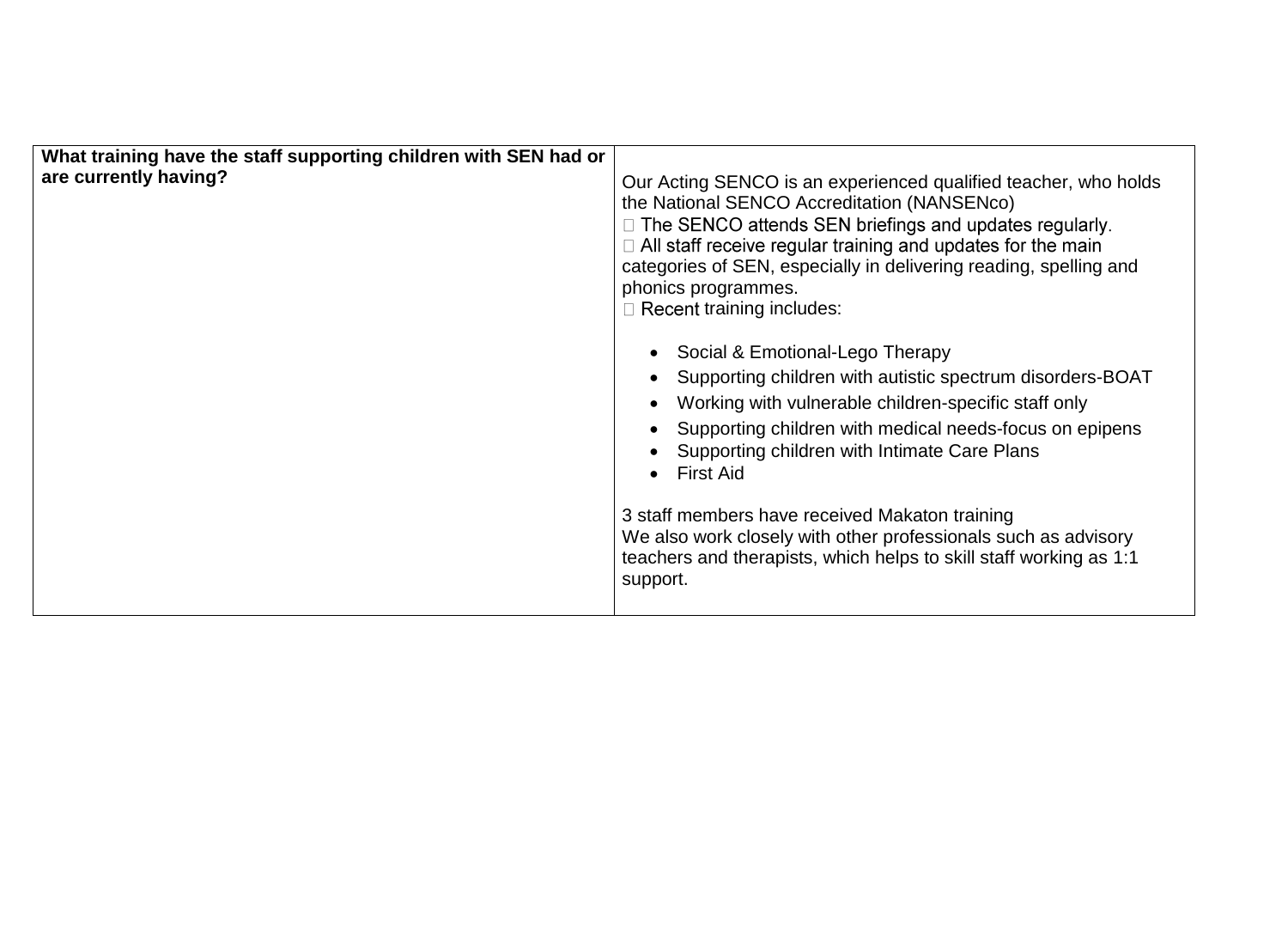| How will my child be included in activities outside of the<br>classroom, including school? | All children are included in all parts of the school curriculum and we<br>aim for all children to be included on school trips.<br>• A risk assessment is carried out prior to all off site activities to<br>ensure everyone is safe.<br>We will also help to prepare your child for any changes in their<br>day. |
|--------------------------------------------------------------------------------------------|------------------------------------------------------------------------------------------------------------------------------------------------------------------------------------------------------------------------------------------------------------------------------------------------------------------|
| How accessible is the school environment?                                                  | The school site is wheelchair accessible with a large disabled<br>toilet.<br>There is a lift available for adults and students in the new<br>building<br>A changing plinth has been ordered (September 2016) to<br>meet the needs of children who require intimate care plans                                    |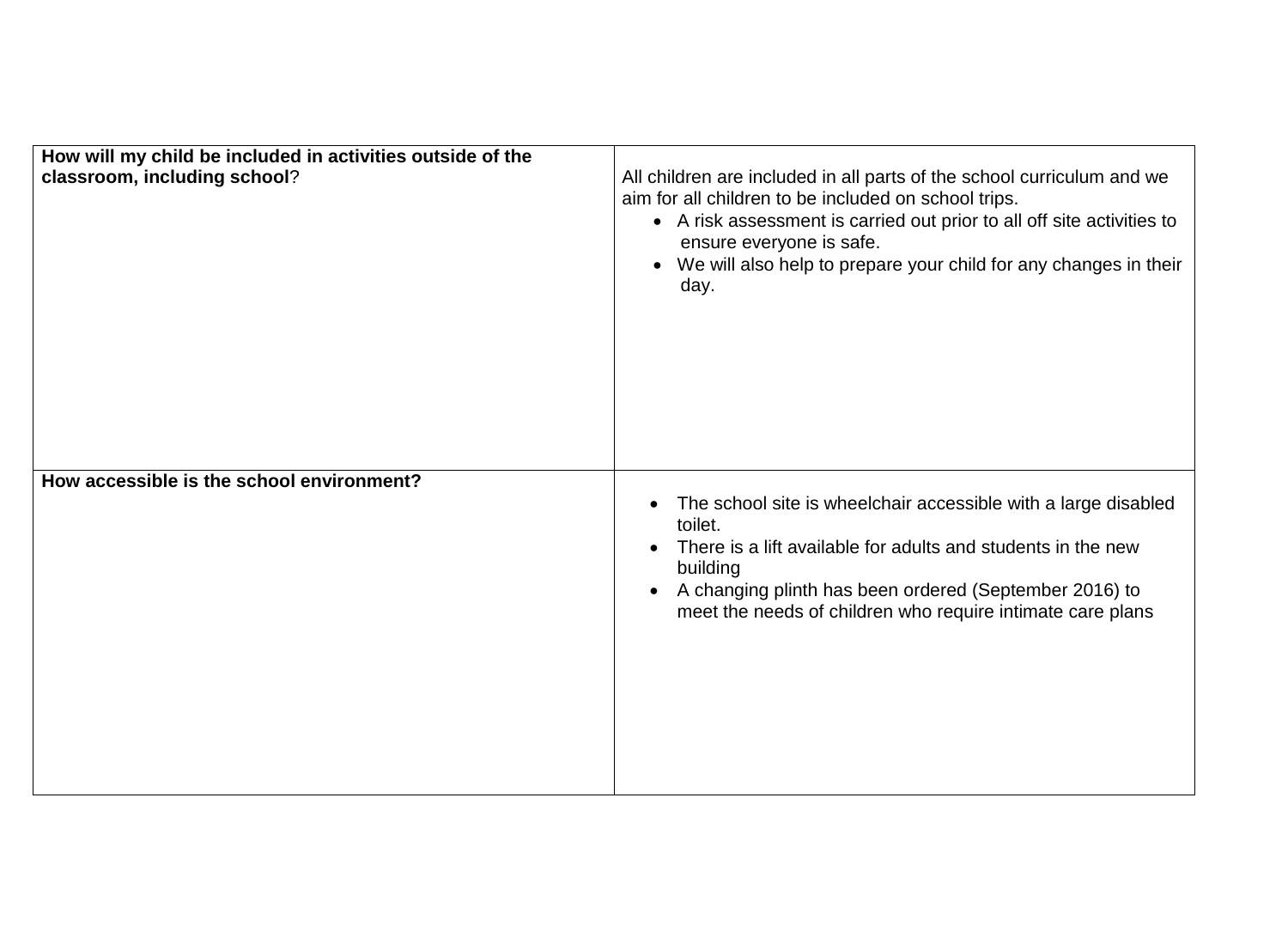| How will the school prepare and support my child when joining |                                                                                                                     |
|---------------------------------------------------------------|---------------------------------------------------------------------------------------------------------------------|
| the school and transferring to a new school?                  | We recognize that transitions can be difficult for a child with SEN,                                                |
|                                                               | and we take steps to ensure that any transition is a smooth as                                                      |
|                                                               | possible.                                                                                                           |
|                                                               | If your child is joining us from another school:                                                                    |
|                                                               | □ The SENDco will visit pre-schools with the Foundation Stage                                                       |
|                                                               | Leader when appropriate.                                                                                            |
|                                                               | $\Box$ If your child would be helped by a book/passport to support them in                                          |
|                                                               | understand moving on then one will be made for them. $\Box$ Your child                                              |
|                                                               | will be able to visit our school and stay for a taster session, if this is                                          |
|                                                               | appropriate                                                                                                         |
|                                                               | If your child is moving to another school:                                                                          |
|                                                               | $\Box$ We will contact the school SENDco and ensure he/she knows                                                    |
|                                                               | about any special arrangements or support that need to be made for                                                  |
|                                                               | your child. Where possible, a planning meeting will take place with                                                 |
|                                                               | the SENDco from the new school. $\Box$ We will make sure that all                                                   |
|                                                               | records about your child are passed on as soon as possible. $\Box$ If your                                          |
|                                                               | child would be helped by a book/passport to support them in<br>understand moving on then one will be made for them. |
|                                                               | When moving classes in school:                                                                                      |
|                                                               | $\Box$ Information will be passed on to the new class teacher in advance                                            |
|                                                               | and in most cases a planning meeting will take place with the new                                                   |
|                                                               | teacher. IEP s will be shared with the new teacher. $\Box$ If your child                                            |
|                                                               | would be helped by a book/passport to support them in understand                                                    |
|                                                               | moving on then one will be made for them. $\Box$ If your child has a                                                |
|                                                               | Statement of SEN / EHC plan and is supported by a TA, a full                                                        |
|                                                               | handover will be facilitated between the adults.                                                                    |
|                                                               | -In                                                                                                                 |
|                                                               | In Year 6:                                                                                                          |
|                                                               | $\Box$ The SENDco will discuss the specific needs of your child with the                                            |
|                                                               | SENDco of the secondary school. A transition review meeting will                                                    |
|                                                               | take place with the SENDco from the new school and in many cases                                                    |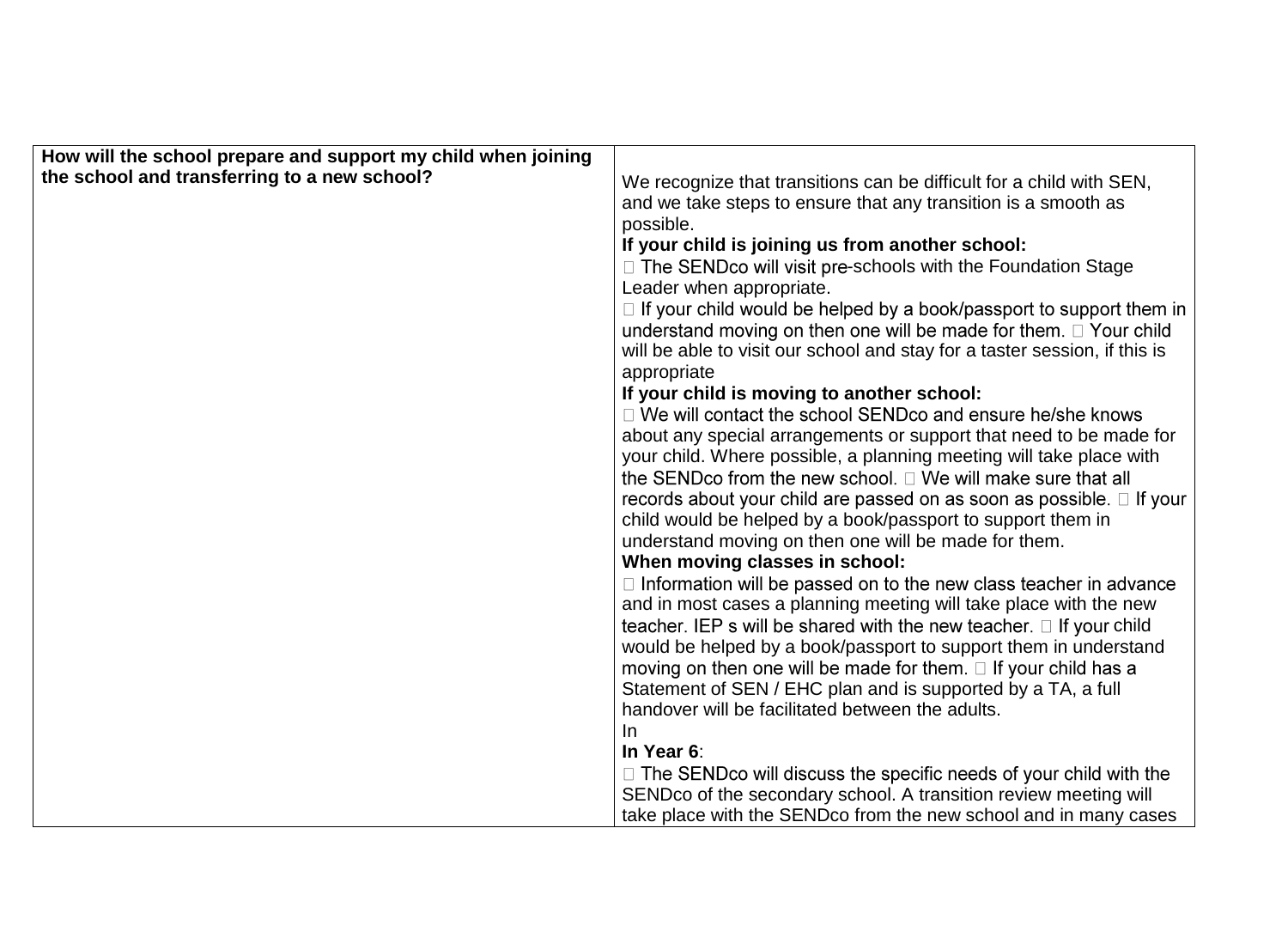|                                                                            | you will be invited / involved $\Box$ Your child will participate in focused<br>learning relating to aspects of transition, to support their<br>understanding of the changes ahead. $\Box$ Where possible, your child<br>will visit their new school on several occasions, and in some cases<br>staff from the new school will visit your child in this school. $\Box$ If your<br>child would be helped by a book/passport to support them in<br>understand moving on then one will be made for them. |
|----------------------------------------------------------------------------|-------------------------------------------------------------------------------------------------------------------------------------------------------------------------------------------------------------------------------------------------------------------------------------------------------------------------------------------------------------------------------------------------------------------------------------------------------------------------------------------------------|
|                                                                            |                                                                                                                                                                                                                                                                                                                                                                                                                                                                                                       |
| How are the school's resources allocated and<br>matched to children's SEN? | We ensure that all children who have Special Educational<br>Needs are met to the best of the school's ability with the funds<br>available.<br>We have a team of LSAs who are funded from the SEN<br>budget. They deliver the programmes designed to meet the<br>children's needs.<br>The budget is allocated on a needs basis. The children who<br>have the most complex needs are given the most support                                                                                             |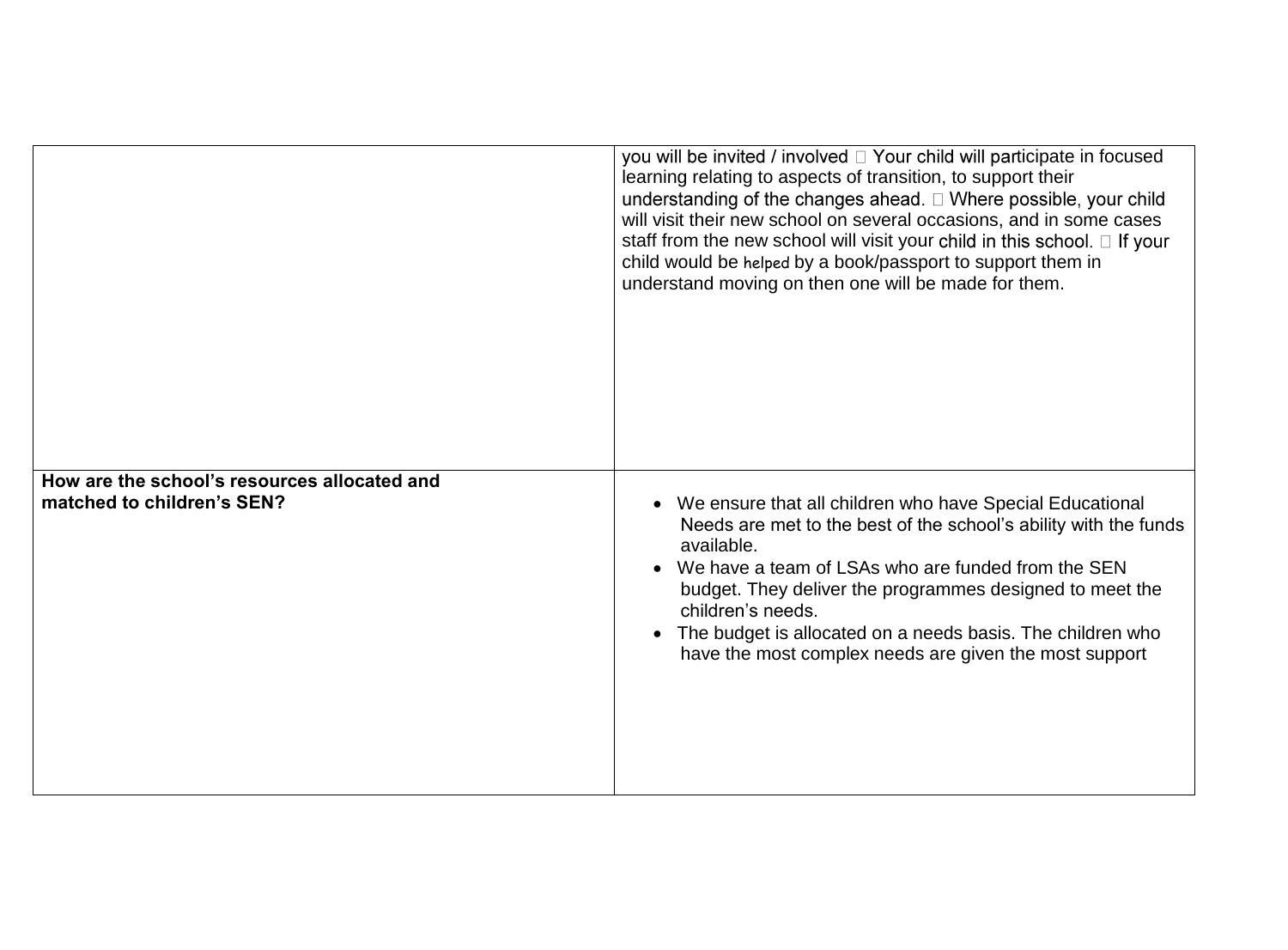| What are the contact details of support services for the parents<br>of children with SEND, including those for arrangements made<br>in clause 32*? | • Your first point of contact would be your child's class teacher<br>to share any concerns.<br>• You could also arrange to meet our Acting SENCO - Ms<br>Fiona Montgomery.<br>• Read through the SEN Policy on our website.<br>Brent Parent partnership 0208 937 3434                                                                                                                                                                                                                                                                                                                                                                                                                                                                                                                                          |
|----------------------------------------------------------------------------------------------------------------------------------------------------|----------------------------------------------------------------------------------------------------------------------------------------------------------------------------------------------------------------------------------------------------------------------------------------------------------------------------------------------------------------------------------------------------------------------------------------------------------------------------------------------------------------------------------------------------------------------------------------------------------------------------------------------------------------------------------------------------------------------------------------------------------------------------------------------------------------|
| Who should I contact if I am considering whether my child<br>should join the school?                                                               | Contact the School Office on 0208 204 6148 to meet with the<br>Headteacher - Ms Honor Beck or the Acting SENCO - Ms Fiona<br>Montgomery, to arrange a visit to discuss how the school could meet<br>your child's needs                                                                                                                                                                                                                                                                                                                                                                                                                                                                                                                                                                                         |
| What if I need to complain?                                                                                                                        | Parents have the following rights of redress, should the school board<br>of governors or LA fail in its duty to provide, or if the parent disagrees<br>with a decision or feels that there is discriminatory practice:<br>• The school's or LA's complaints procedure<br>The disagreement resolution service (for disagreements<br>between parents/YP and the LA or parents/YP and the<br>educational provider)<br>• Complaints to OFSTED (about whole SEN provision, rather than in<br>relation to individual children and where the complaints procedure<br>has not resolved the complaint)<br>• An appeal to the SEND First-Tier Tribunal about EHC<br>assessments/plans and/or disability discrimination. This must follow<br>mediation, unless it is a complaint over the naming of a school<br>placement |